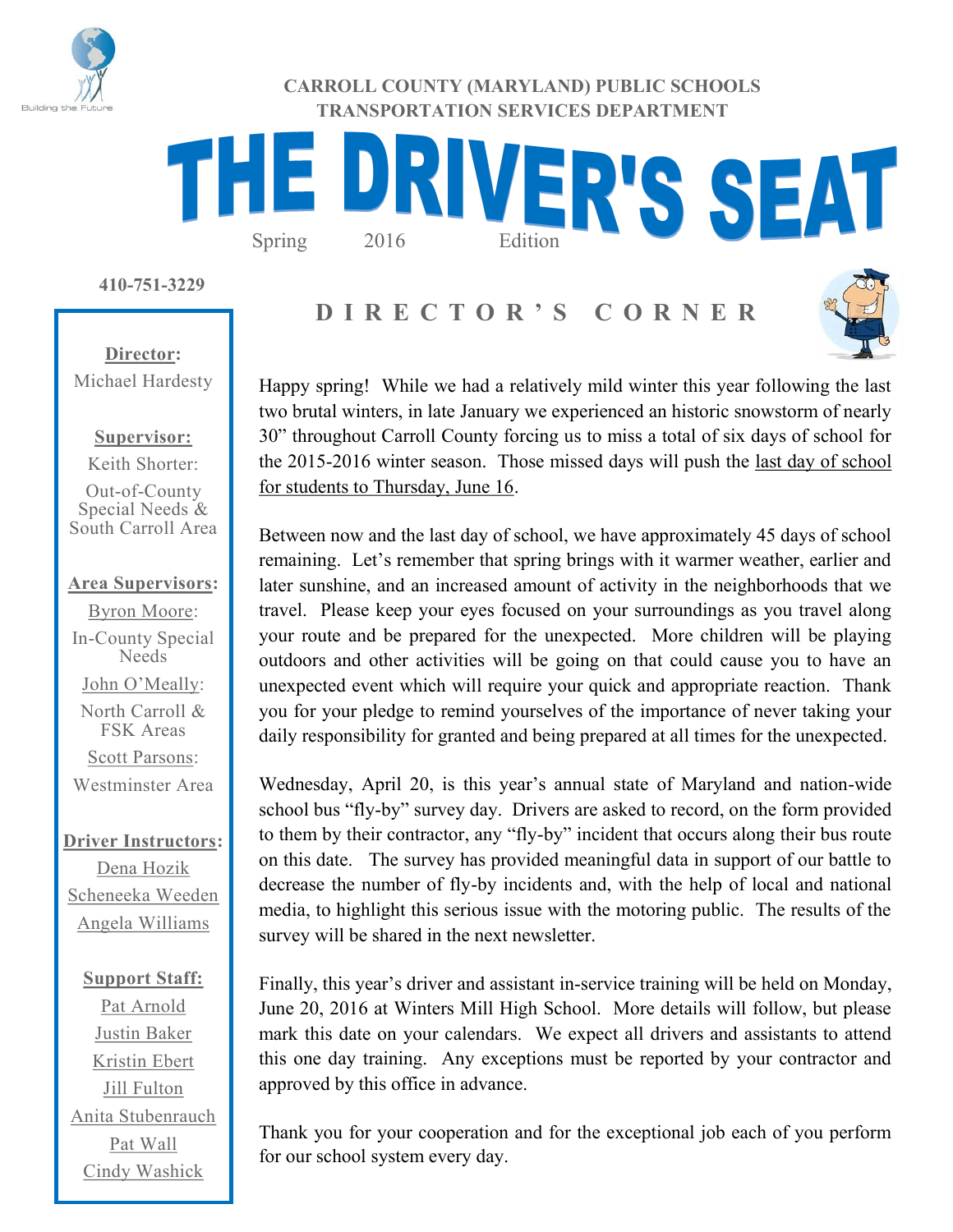**CHS** 

**FSK** 

Total

 $3 - 17 - 16$ 

 $3 - 18 - 16$ 

40

22

182

60.6%

52.4%

55.8%

## SPRING BUS INSPECTION



15.2%

9.5%

13.5%

79

65

74

66

42

326

The 2016 spring bus inspection was held March 14th through March 18th and, fortunately, except for Monday morning; the weather was dry and the inspection ran smoothly. Our most successful day was at Century High School on March 17th, when 60.6% of the buses passed the inspection. The charts below compare the results of the spring 2016 inspection with past inspection results; sorted by the percentage of buses passing, the percentage of 30-day defects and the percentage of red-line defects:

| Location-Date | Pass(#) | Pass(%) | 30 Day (#) |       |    | 30 Day(%) Red Line(#) Red Line (%) | <b>Total Inspected</b> |
|---------------|---------|---------|------------|-------|----|------------------------------------|------------------------|
| WMHS 3-14-16  | 44      | 55.7%   | 26         | 32.9% | 9  | 11.4%                              |                        |
| MVHS 3-15-16  | 39      | 60.0%   | 15         | 23.1% | 11 | 16.9%                              |                        |
| WMHS 3-16-16  | 37      | 50.0%   | 27         | 36.5% | 10 | 13.5%                              |                        |

16

16

100

## Spring 2016 Bus Inspection Results

24.2%

38.1%

30.7%

10

4

44



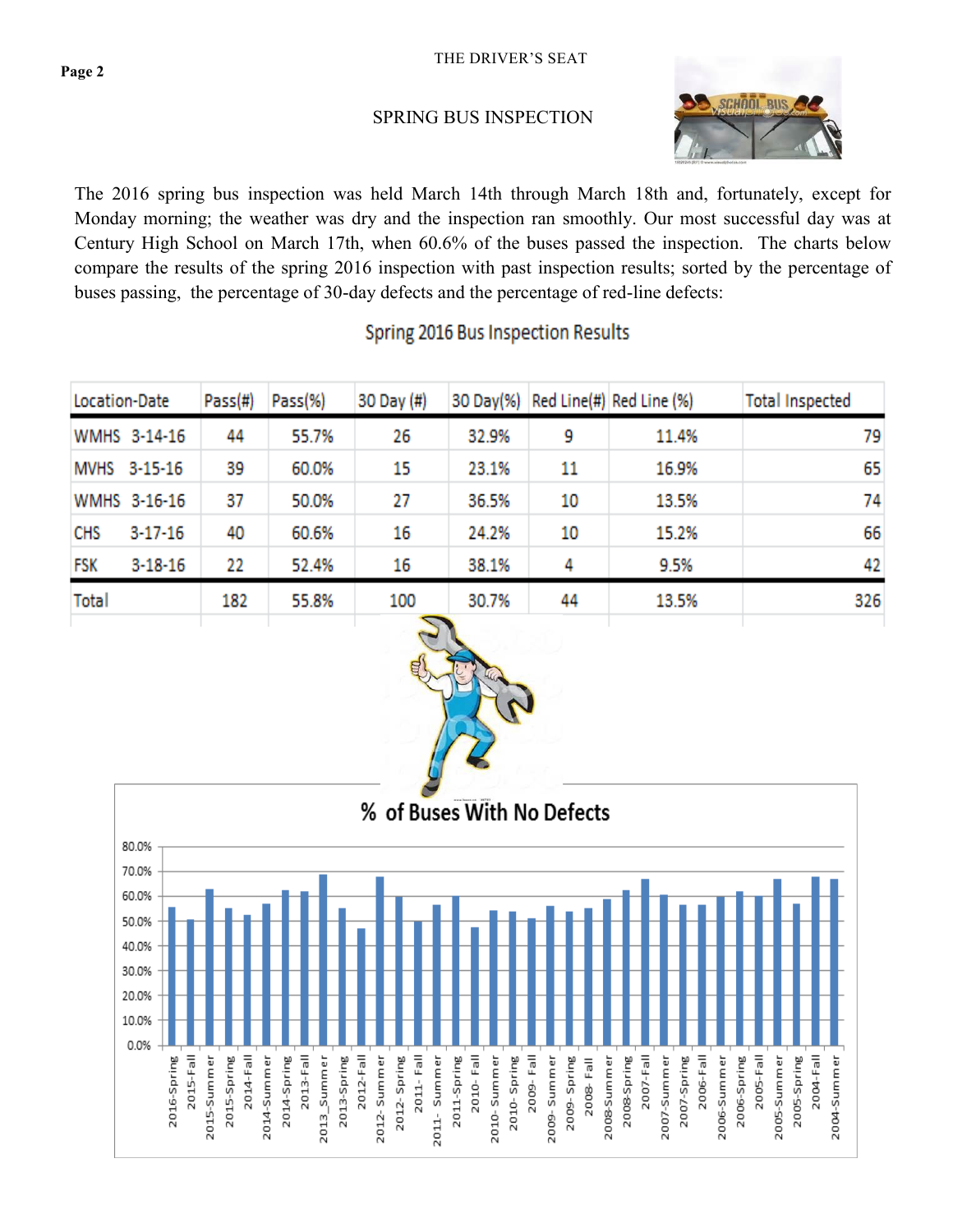



Further review of the spring 2016 bus inspection shows the following issues as the top five recurring 30-day defects:

- Oil leaks,
- Clearance lights, headlights and turn signals
- Coolant leaks
- Brake issues
- Power steering leaks

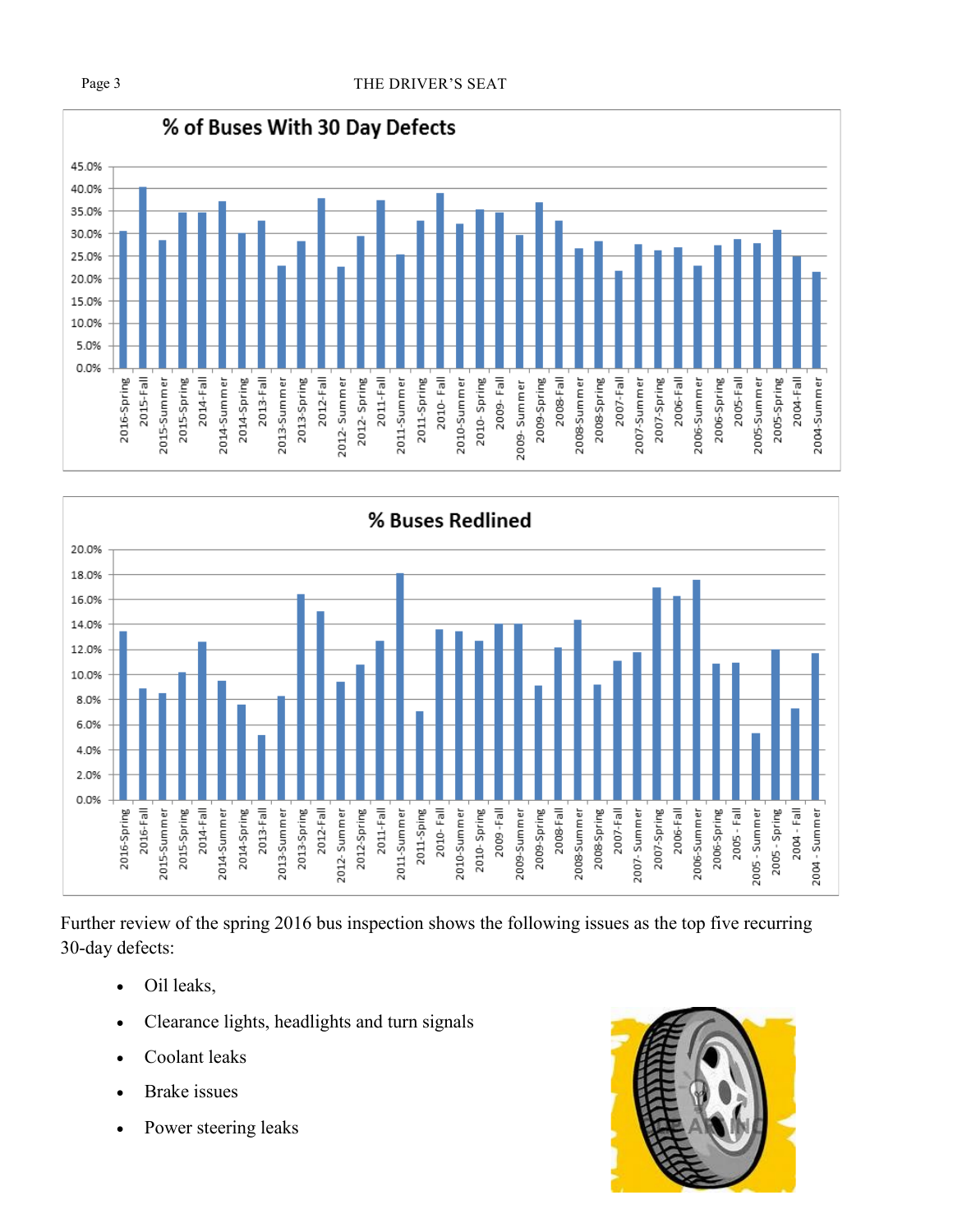The top five recurring redline defects were:

- Major oil leaks
- Emergency equipment
- Major brake issues
- Tires
- Fuel leaks



## Most Frequently Occurring 30 Day Defects

| <b>Type of Defect</b>                      | <b>Number of Buses with Defect</b> |  |  |  |
|--------------------------------------------|------------------------------------|--|--|--|
| Oil leaks                                  | -45                                |  |  |  |
| Clearance lights, headlights, turn signals | 20                                 |  |  |  |
| Coolant leaks                              | 18                                 |  |  |  |
| <b>Brakes</b>                              | 15                                 |  |  |  |
| Power Steering leaks                       |                                    |  |  |  |

## Most Frequently Occurring Redline Defects

| <b>Type of Defect</b>                                                               | <b>Number of Buses with Defect</b> |
|-------------------------------------------------------------------------------------|------------------------------------|
| Major Oil Leaks                                                                     | 9                                  |
| Emergency Equipment (stop arms, school lights,<br>emergency door and window alarms) | 8                                  |
| <b>Brakes</b>                                                                       | 8                                  |
| <b>Tires</b>                                                                        |                                    |
| <b>Fuel leaks</b>                                                                   | 6                                  |

The spring inspection highlighted areas for improvement for future inspections. Regular maintenance and cleaning of your buses will ensure success in future inspections. More importantly, regular maintenance, repair and cleaning of your buses will ensure they continue to be safe for the children of Carroll County.

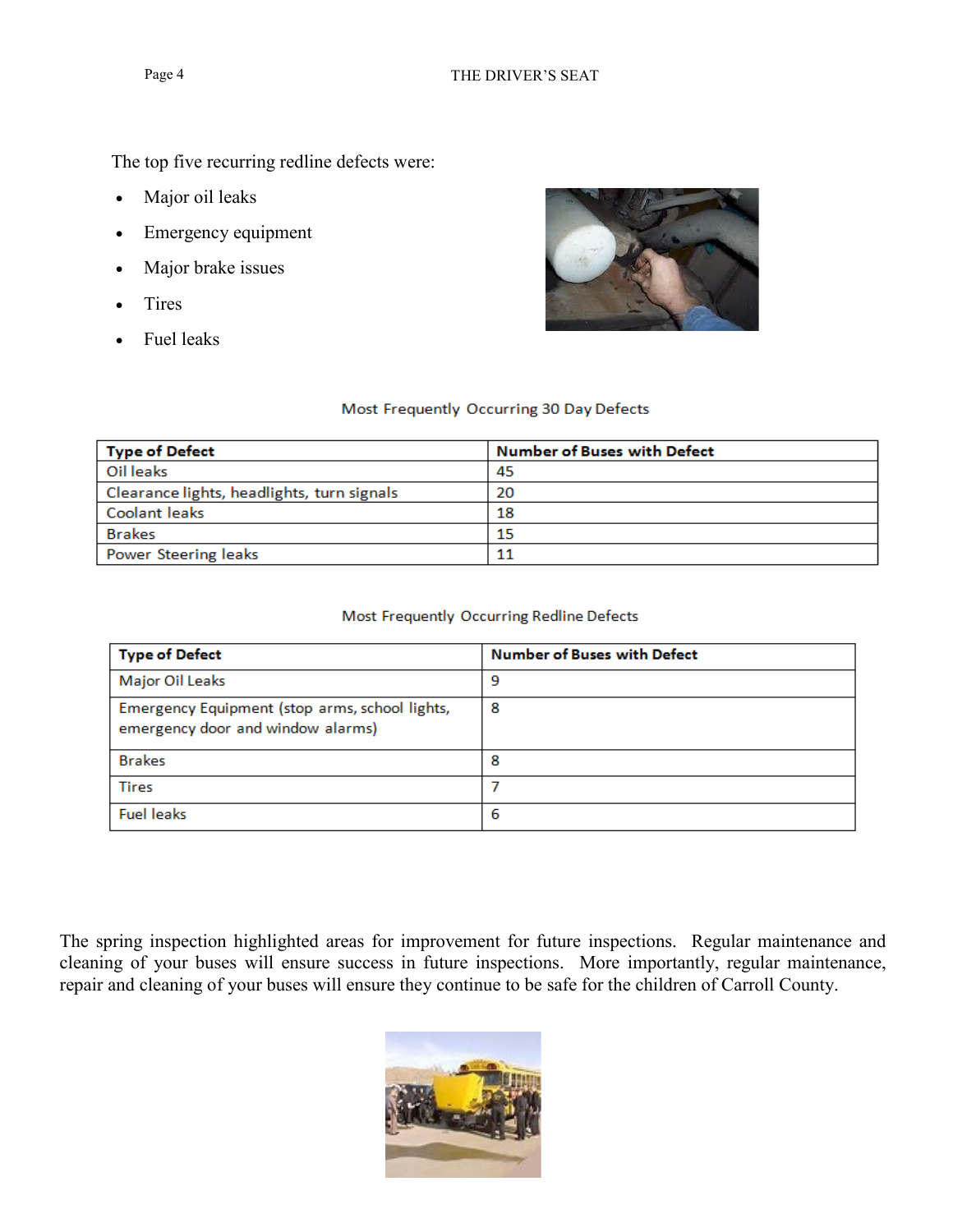## Page 5 THE DRIVER'S SEAT

## **School Loading and Unloading Zones**

Data published from across the nation indicates several accidents involving pedestrians in bus loading and unloading zones at schools in recent years. According to the latest National School Bus Loading & Unloading Survey, this data includes two fatalities. One fatality occurred when a pre-kindergarten student disembarked from his bus, crossed his school's parking lot, and was struck by another bus. The second fatality occurred when a fourth grade boy was struck after running out of his bus, and darting between rows of parked cars and was struck by a second bus that was departing the school. These events serve as a reminder that just because you've done your process for umpteen years, there is always a possibility for the unexpected. Pupil transportation industry professionals have numerous suggestions for how drivers can maximize student safety in loading zones:

- Ensure policies and procedures in loading are followed.
- Do not back buses in loading zones or anywhere on school property.
- A maximum speed limit of 5 mph in loading zones gives drivers time to respond to pedestrians.
- Check your mirrors thoroughly before moving the bus to leave and regularly during the route. (improperly adjusted mirrors have no purpose)
- Turn the bus radio down to avoid adding a distraction.
- Watch the bus in front of you and behind you.
- Leave enough space in the bus line-up for the emergency exits to be opened if necessary.
- Prior to unloading at the school, students should be seated and quiet.
- Control your students behaviors, a small leak can lead to a flood.
- Always remain alert while driving; you should never be in a hurry to get somewhere, there can always be a hazard on a road that wasn't there earlier.
- Check and double check the parking brake, especially at the school.

School bus drivers are not the only individuals who need to follow rules to maximize safety in loading zones. The students themselves must understand how they should behave in and around this area to prevent injuries and fatalities. Buster the School Bus has been a popular tool for teaching students about school bus safety and has been used at most elementary schools in the county.

Given the dangers motorists can present around school sites, pupil transporters and school officials also share a responsibility to communicate loading zone, parent pick-up, and parking policies with parents who transport their children to school.

Thank you for your careful attention within the school loading/unloading zones at all times.

|                              | Carroll County Public Schools                                                                                                 | 2015 – 2016 Transportation Services Calendar |  |  |  |  |
|------------------------------|-------------------------------------------------------------------------------------------------------------------------------|----------------------------------------------|--|--|--|--|
| April<br>26                  | Schools/Offices Closed - Primary Election                                                                                     |                                              |  |  |  |  |
| $\frac{\text{May}}{30}$      | Schools/Offices Closed - Memorial Day                                                                                         |                                              |  |  |  |  |
| $rac{\text{June}}{14}$<br>16 | Last Day for Pre-Kindergarten Students<br>Last Day for Students, Two Hours and Forty-Five Minutes Early Dismissal System-wide |                                              |  |  |  |  |

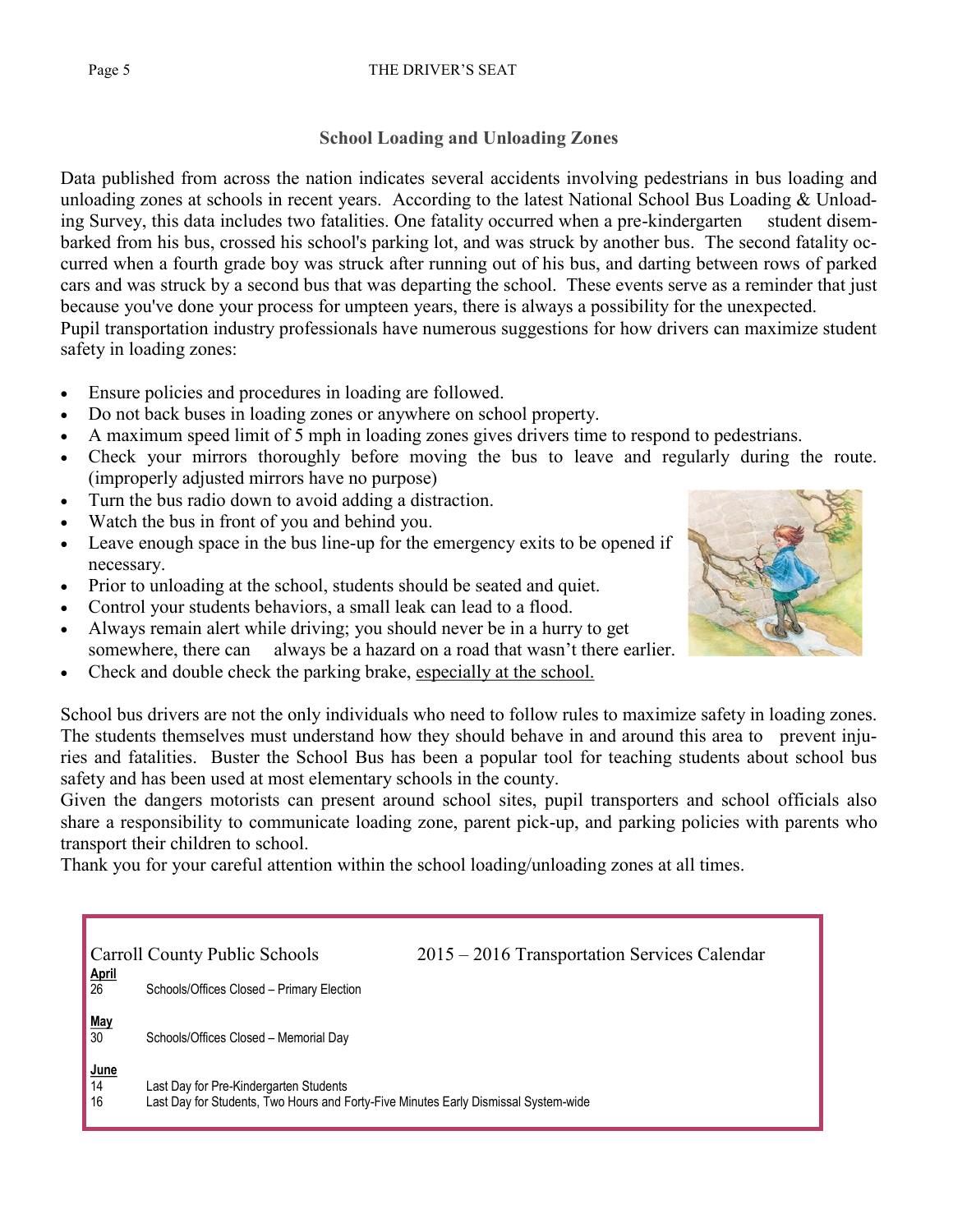### THE DRIVER'S SEAT

Wednesday, April 20, 2016, marked the  $6<sup>th</sup>$  annual statewide and national "fly-by" survey conducted by school bus drivers. As the chart below indicates, the number of fly-by incidents remains a most serious issue within Carroll County and throughout the state. We thank our school bus drivers who have completed the prior years surveys and those that participated in this year's survey. The data collected from these surveys serves as the basis upon which our school bus industry can bring local and national attention to this most serious problem.



Jack R. Smith, Ph.D. Interim State Superintendent of Schools

200 West Baltimore Street . Baltimore, MD 21201 . 410-767-0100 . 410-333-6442 TTY/TDD . MarylandPublicSchools.org

# **ONE-DAY STOP ARM VIOLATION SURVEY COMPARISON:** 2011, 2012, 2013, 2014, and 2015

| <b>County</b>     | 2011         | $%$ of       | 2012  | $%$ of       | 2013     | $%$ of       | 2014     | $%$ of       | 2015           | $%$ of       |
|-------------------|--------------|--------------|-------|--------------|----------|--------------|----------|--------------|----------------|--------------|
|                   |              | <b>Buses</b> |       | <b>Buses</b> |          | <b>Buses</b> |          | <b>Buses</b> |                | <b>Buses</b> |
|                   |              | 2011         |       | 2012         |          | 2013         |          | 2014         |                | 2015         |
| Allegany          | 4            | 100          | 4     | 99           | 5        | 100          | 11       | 78           | 8              | 100          |
| <b>AACPS</b>      | 859          | 95           | 360   | 60           | 338      | 97           | 375      | 96           | 407            | 93           |
| <b>Balt.</b> City | 897          | 67           | 80    | 18           | 59       | 100          | 428      | 59           | 224            | 100          |
| Balt. Co.         | 1,723        | 54           | 1,143 | 88           | 499      | 52           | 419      | 49           | 269            | 100          |
| Calvert           | 102          | 100          | 100   | 98           | 26       | 91           | 46       | 96           | 39             | 95           |
| Caroline          | 4            | 100          | 13    | 100          | 10       | 100          | 9        | 100          | 4              | 100          |
| Carroll           | 160          | 99           | 115   | 87           | 113      | 100          | 112      | 83           | 101            | 99           |
| Cecil             | 49           | 100          | 57    | 100          | 42       | 100          | 22       | 100          | 54             | 100          |
| <b>Charles</b>    | 213          | 57           | 169   | 64           | 128      | 82           | 139      | 67           | 155            | 99           |
| Dorchester        | 1            | 98           | 1     | 100          | 1        | 98           | $\bf{0}$ | 100          | $\overline{2}$ | 100          |
| Frederick         | 102          | 94           | 238   | 66           | 24       | 30           | 39       | 59           | 63             | 78           |
| Garrett           | 1            | 7            | 10    | 81           | 6        | 81           | 0        | 100          | 1              | 100          |
| Harford           | 172          | 89           | 115   | 42           | 159      | 75           | 116      | 75           | 86             | 62           |
| Howard            | 65           | 11           | 100   | 42           | 115      | 40           | 41       | 100          | 114            | 98           |
| Kent              | $\mathbf{1}$ | 98           | 0     | 100          | 0        | 100          | $\bf{0}$ | 100          | 1              | 81           |
| <b>MCPS</b>       | 864          | 72           | 1,494 | 91           | 1078     | 83           | 893      | 98           | 883            | 80           |
| <b>PGCPS</b>      | 816          | 32           | 417   | 49           | 599      | 53           | 669      | 58           | 230            | 51           |
| QACPS             | 0            | 100          | 23    | 85           | 0        | 100          | 9        | 82           | 12             | 67           |
| St. Mary's        | 86           | 44           | 67    | 55           | 85       | 54           | 0        | 68           | 36             | 47           |
| Somerset          | 1            | 100          | 3     | 100          | 0        | 100          | 78       | 94           | 1              | 100          |
| Talbot            | 12           | 100          | 11    | 100          | $\bf{0}$ | 82           | 0        | 100          | $\bf{0}$       | 100          |
| Washington        | 88           | 65           | 74    | 79           | 81       | 64           | 58       | 61           | 54             | 68           |
| Wicomico          | 26           | 54           | 58    | 36           | 6        | 43           | 24       | 47           | 21             | 45           |
| Worcester         | 11           | 78           | 5     | 100          | 18       | 100          | 21       | 100          | 30             | 50           |
| <b>TOTAL</b>      | 7,011        | 65%          | 4,657 | 63%          | 3,392    | 71%          | 3505     | 72%          | 2,795          | 80%          |

TOTAL VIOLATIONS 2011: 7,011 reported by 4,658 school bus drivers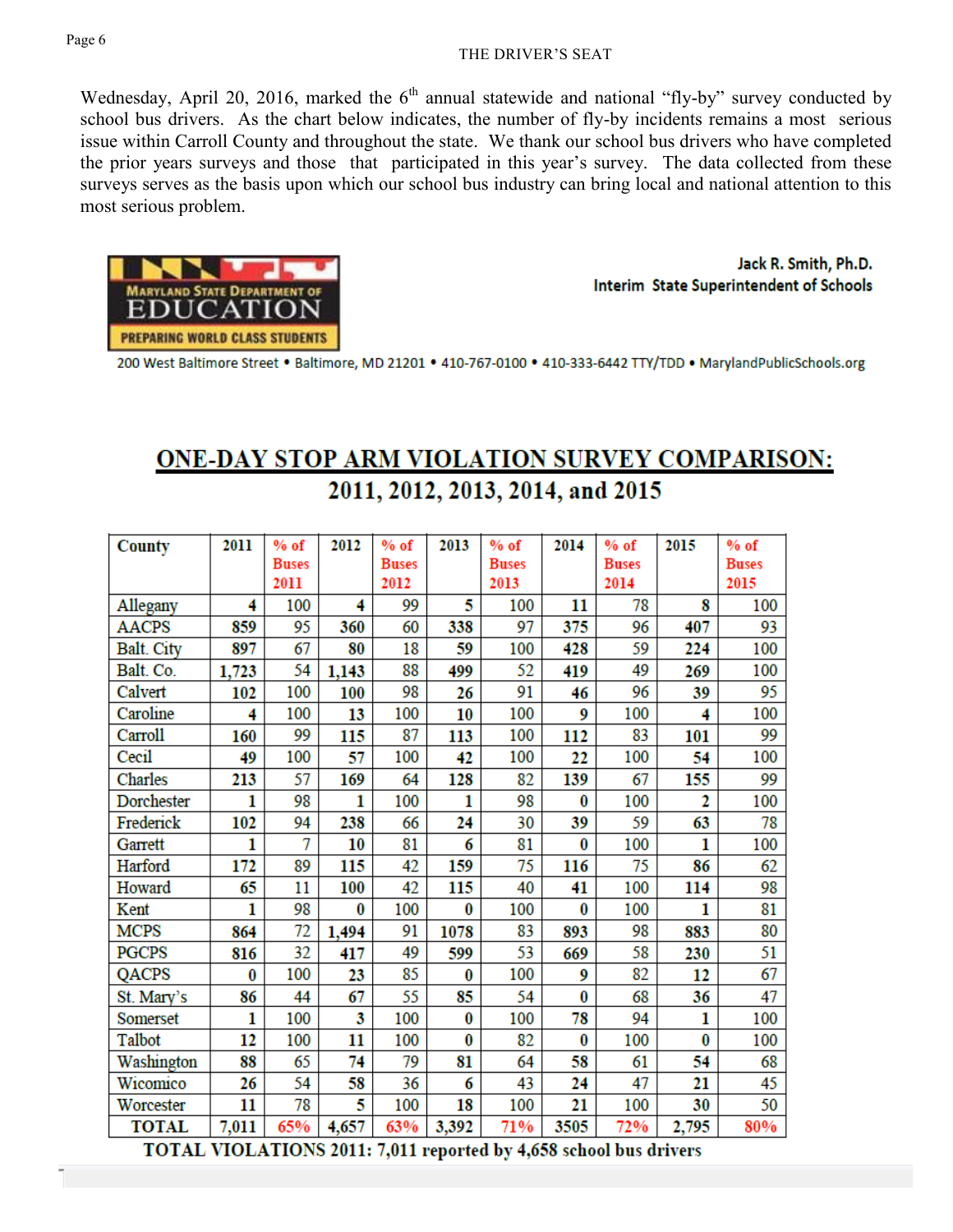

## SPECIAL ED TRANSPORTATION

Back in my early school days we often heard this time of year that, "March winds blow in the April showers, and the April showers bring the May flowers. What did the May flower bring? …….. Pilgrims." This little joke was always amusing. April now has a more serious arrival. April now is recognized as Autism Awareness month. The month of April is used to educate the public about autism. Autism is a lifelong disability with no known cure and can affect a person's communication and interaction skills. A person with autism may have many characteristics and ranging from slight to severe. Below is a list of a few of these characteristics that may be credited to: \* What Health @ **www.whathealth.com/awareness** 



**\*Social Skills**- People with autism have problems interacting with others: autistic children do not have adequate playing and talking skills. Mild symptoms on one end of the spectrum may be displayed through clumsy behavior, being out of sync with those around them and inappropriate or offensive comments being made. At the other end of the spectrum an autistic person may not be interested in others.

**Empathy**- empathy is the ability to recognize and understand the feelings of another person. People with autism find it harder to show empathy to others although they can be taught to acknowledge the others feeling.

**Physical Contact**- in some cases, autistic people do not like physical contact such as hugs, tickling, or physical play with others.

**Sudden Changes to Their Environment**- a sudden change in the surrounding environment may affect a person with autism. This could be a loud noise, a change in intensity of lighting or even a change in smell.

**Speech**- speech can be affected in people with autism. 'Echolalia' is a typical speech symptom in which the person repeats words or phrases that they hear. The speech tone of an autistic person may be monotonous. Where symptoms are more extreme the person may not speak.

**Changes to Behavior and Routine**- people with autism often display repetitive behavior in which they repeat the same actions over. For an example, a person with autism may repeatedly pace around a room in a certain direction. Any change to their behavior or routine can be unsettling for them.

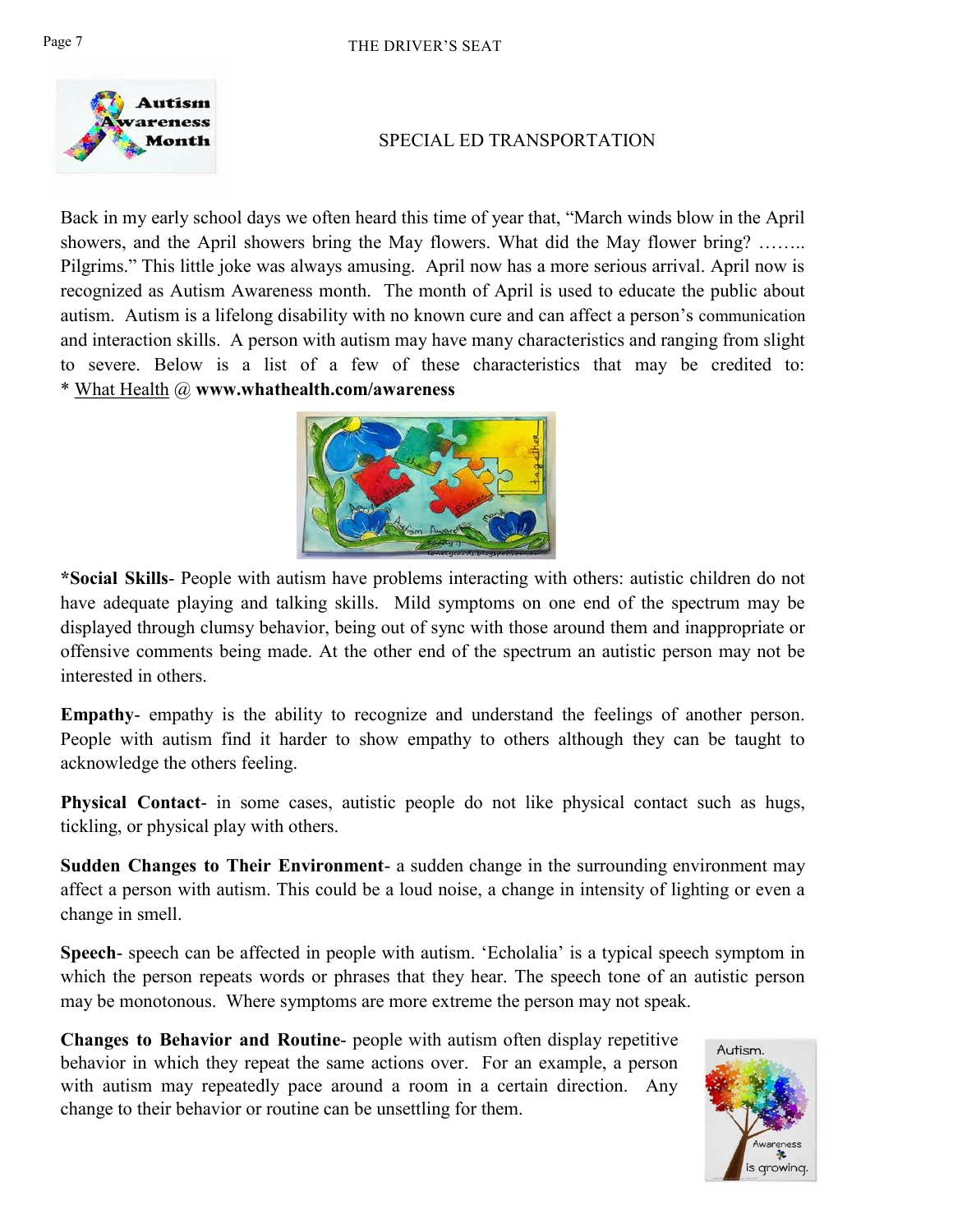## Spring Heating



As temperatures rise outdoors, anxiety levels seems to rise as well. The end of the school year often brings new levels of anxiety to parents, students, and even bus drivers. Parents develop increased stress resulting from planning summer vacations, camps, day care, etc. and students worry about their grade changes, school changes, summer plans, job prospects, etc. These factors combined can

create an environment conducive to flaring tempers and volatile student interactions.

As bus drivers, you are required to report improper student interactions and threatening statements made by students that are directed to other students, to drivers, or to the school staff. Be alert for interactions between students and report your observations that could lead to fighting on or off the bus. Report the incident to the school via the referral system in place and to the Transportation Department via telephone and email. If students engage in a fight upon exiting the bus, call the Transportation Department immediately (410-751-3229) and we can assist with contacting the appropriate school or law enforcement personnel.

Remember, you are the eyes and ears of the community and ambassadors for Carroll County Public Schools. Students, parents, and school personnel rely on you to make observations and report those observations for the benefit of everyone involved.





## DRIVER INSTRUCTOR CORNER

As we get closer to the end of the year, we need to stay on top of our driving skills. Bus drivers are skilled and professional drivers and nothing but the best is expected.

Remember that you are transporting "precious cargo", and the students and parents are always counting on you to keep them safe.

Bus drivers must comply with the law. They must not speed or try to control traffic; no waving traffic on or straddling yellow lines. This is prohibited by law.

All of our Carroll County bus drivers and assistants are among the best in the State of Maryland. Our drivers are top notch and the buses they drive overall are a clean fleet; all of us can take pride in representing Carroll County Public Schools. Thanks for all you do.

## DOT PHYSICALS:

As of April 20, 2016, there will be a new DOT physical form that is mandated from FMCSA. Please speak with your contractor regarding the new form.

As you obtain your physicals, please submit the **original** to: The Transportation Services Department to the care of Dena Hozik. Do not hold onto them until the end of the summer. We must have current information in our file system. Please remember to submit to MVA a copy of your DOT Card and self-verification form that you received from the MVA.